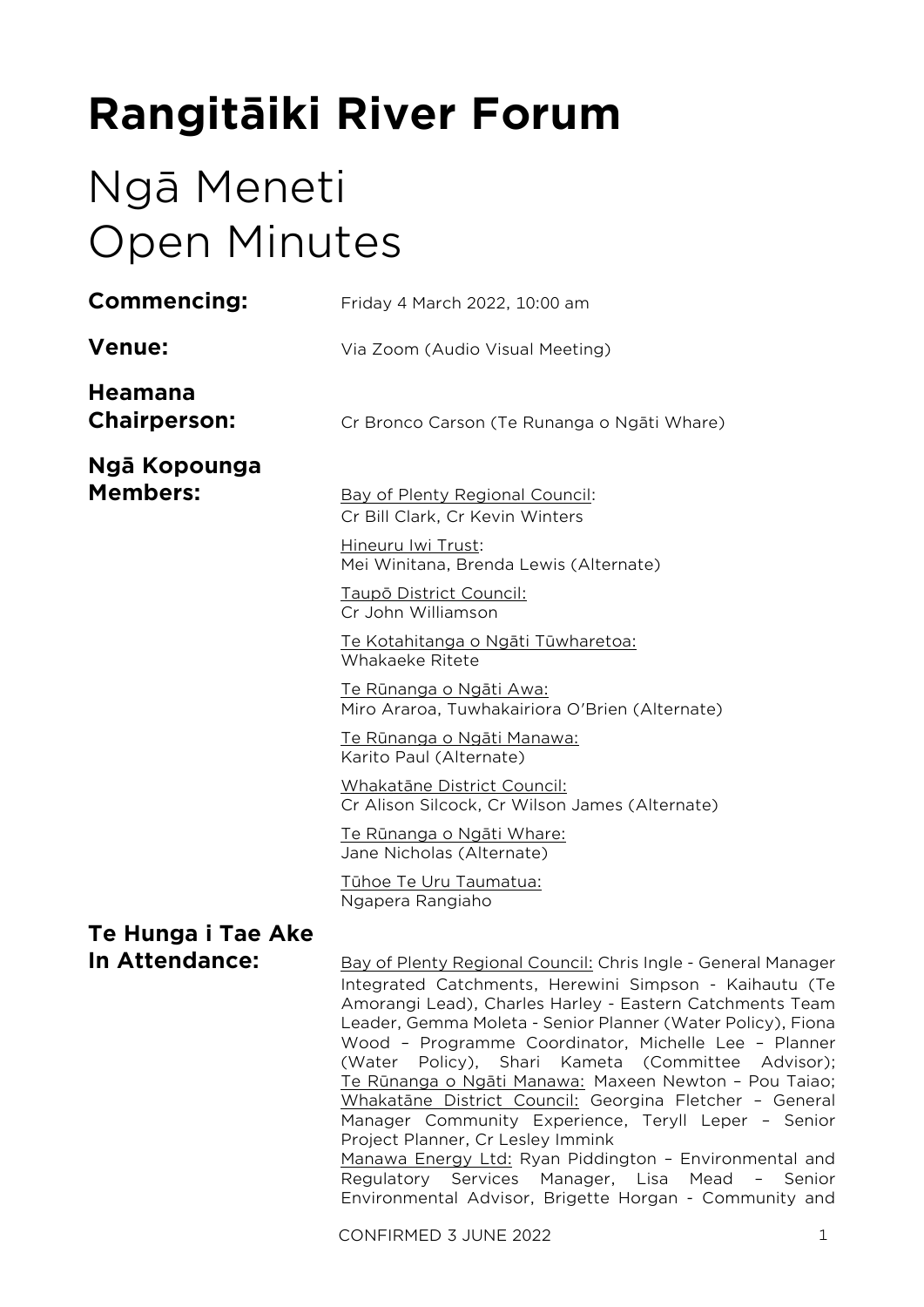Communications Advisor, Abi Collins - Environmental Advisor, Annie Tangata; Southern Generation Partnership Ltd/Pioneer Energy: Craig Rowe - Regional Manager (Contracting North), Peter Mulvihill - Consultant

# **Ngā Hōnea**

**Apologies:** Cr Toi Kai Rākau Iti (Bay of Plenty Regional Council) Terewai Kalman (Te Rūnanga o Ngāti Manawa) Cr Tangonui Kingi (Alternate, Taupō District Council)

# **1. Karakia Whakatuwhera Opening Karakia**

Provided by Ngapera Rangiaho.

## **2. Ngā Hōnea Apologies**

## **Resolved**

**That the Rangitāiki River Forum:**

**1 Accepts the apologies from Cr John Williamson (early departure), Cr Tangonui Kingi, Terewai Kalman and Cr Toi Kai Rākau Iti for absence tendered at the meeting.**

> **Winitana/Rangiaho CARRIED**

## **3. Whakapuakanga o Ngā Take Whai Taha-Rua Declaration of Conflicts of Interest**

None declared.

**4. Ngā Meneti Minutes**

> **Kia Whakaūngia Ngā Meneti Minutes to be Confirmed**

## **4.1 Rangitāiki River Forum Minutes - 3 December 2021**

## **Resolved**

**That the Rangitāiki River Forum:**

**1 Confirms the Rangitāiki River Forum Minutes - 3 December 2021 as a true and correct record.**

> **Winitana/Silcock CARRIED**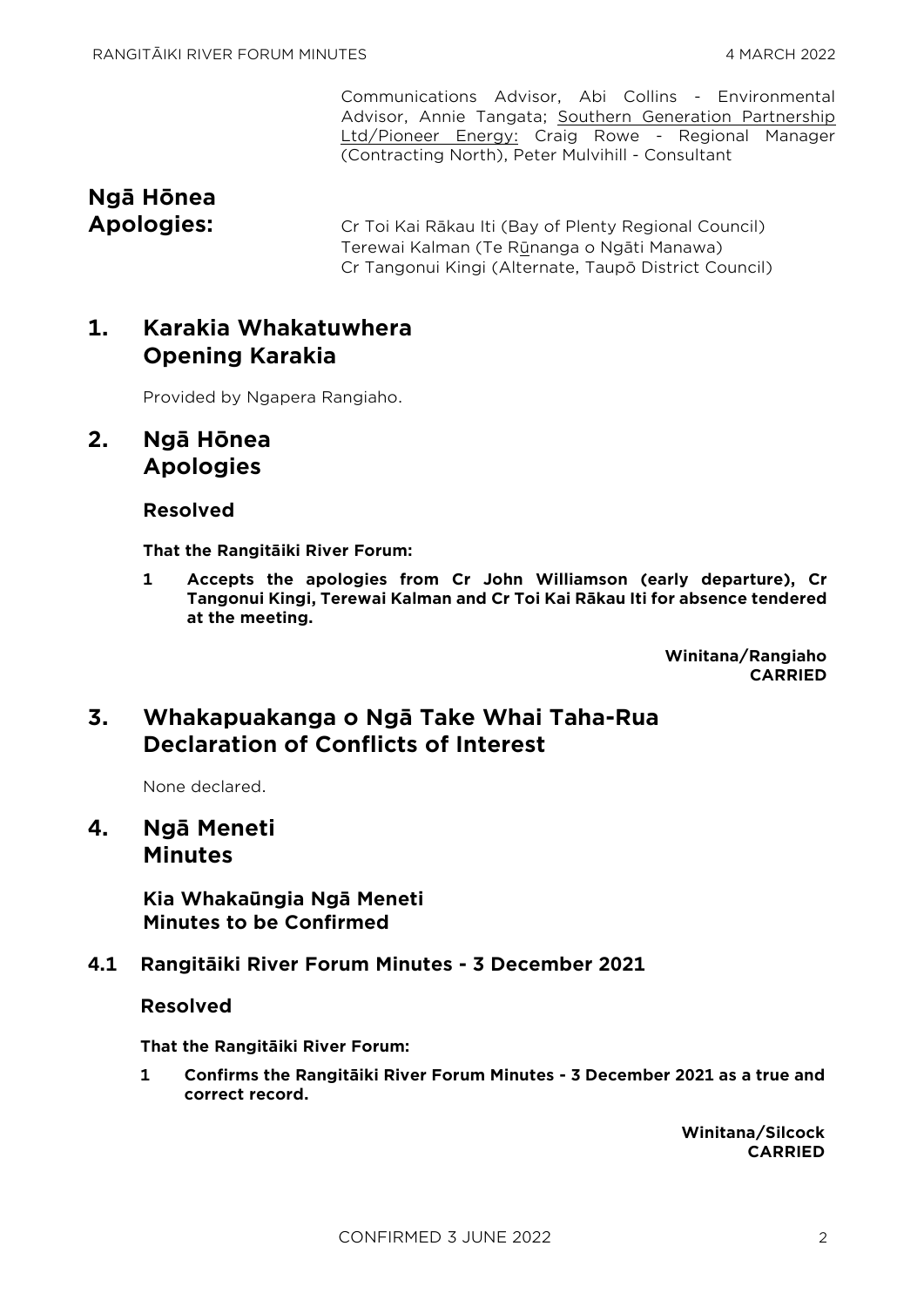# **5. Whakahoutanga Kōrero Verbal Updates**

## **5.1 Forum Members' Verbal Updates**

#### **Cr John Williamson – Taupo**

• An update on the Taupō District Plan draft Strategic Directions chapter was still a work in progress and would be circulated at a future time by Hilary Samuel, Senior Policy Advisor.

No further updates were provided.

## **5.2 Manawa Energy Ltd (previously Trustpower Ltd) - Update on Reconsenting Projects and Matahina Upstream Eel Passage Project**

*Presentation - Matahina Elver Passage and Wheao Reconsents Update - March 2022: Objective ID A4048972* [⇨](../../../RedirectToInvalidFileName.aspx?FileName=RRF_20220304_MAT_3480.PDF#PAGE=2)

Presented by: Ryan Piddington, Environmental & Regulatory Services Manager and Lisa Mead, Senior Environmental Advisor

#### **Key Points:**

- 2022 Matahina elver trap and transfer programme:
	- o Upstream elver transfer to date was approximately 1.5 million.
	- o 51,887 (3.5%) were identified as longfin tuna.
	- o Current trend in recent years was moving up.
- Matahina elver elevator project
	- o Activity this year had focused on the in-river section of the elevator.
	- o Project to date had gone well however, fabrication delays had delayed the in-river elevator trial in time for this year's migration season.
	- o An in-house trial had identified where further refinements could be made and how elver and native fish were navigating through the system.
	- o An updated timeline anticipated the ladder system installation in April/May 2022, ready for the October 2022/February 2023 migration period.
	- o Depending on the success of the in-river trial, next steps would be to install the elevator system in May/July 2023 in time to trial the full system in the next migration season in October 2023/February 2024.
- Wheao reconsent update
	- o Outlined the proposal, timeline and approach for the reconsent process.
	- o Data collection/analysis would be shared with mana whenua in April-May 2022 for feedback.
	- o Early discussions had begun with Ngāti Whare and Ngāti Manawa on starting the cultural impact assessments (CIAs) process in April/May.
	- o Noted flexibility around the timing for lodgement of consent, pending completion of the CIAs.
	- o Manawa Energy were looking forward to co-constructing solutions with mana whenua.
	- o Outlined the environmental assessments that were being undertaken.
	- o Noted aquatic data collection had identified the presence of long and short fin tuna and elver in the Rangitaiki above the Wheao confluence,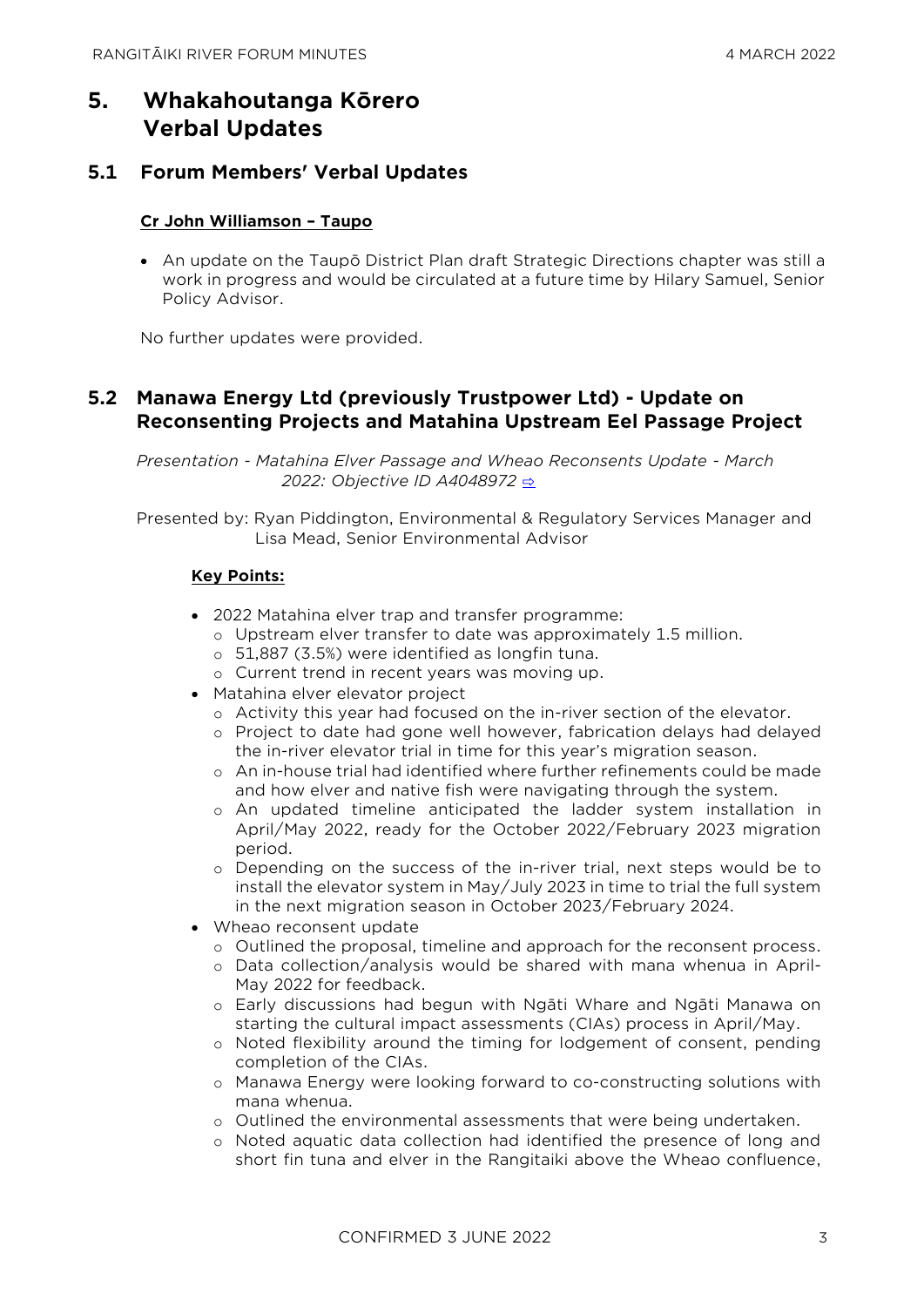which may not have been present historically before the trap and transfer programme.

#### **In Response to Questions:**

- Trapping of native fish species would be identified as part of the data collection.
- Ngāti Manawa were looking to engage a consultant to undertake the CIAs for the Wheao reconsent process, which Manawa Energy were happy to resource.

#### **Key Points - Staff:**

• Maxeen Newton advised that Ngāti Manawa were in the process of working through the process of engaging a consultant to undertake the CIAs however, were prioritising implementing their Covid community recovery plan and tuna heke.

#### **Items for Follow Up:**

• Requested information on longfin tuna trends being consistent with past years.

#### **Resolved**

#### **That the Rangitāiki River Forum:**

**1 Receives the presentation, Update on Reconsenting Projects and Matahina Upstream Eel Passage Project.**

> **Rangiaho/Araroa CARRIED**

10:25 am - Cr John Williamson **withdrew** from the meeting.

## **5.3 Southern Generation Limited Partnership - Planned Sediment and Small Island Removal in the Rangitāiki River and the Upper Delta Areas of Lake Aniwaniwa**

Presented by: Craig Rowe, Regional Manager Contracting North, Southern Generation Limited Partnership/Pioneer Energy and Peter Mulvihill, Consultant

#### **Key Points:**

- Provided background on flooding issues that had impacted farmers upstream of Lake Aniwaniwa and caused damage to the Kopuriki Road.
- Proposed work was planned downstream of the bridge to: improve drainage/flood protection upstream of the bridge, protect the bridge as a roading asset, prevent further infill of shallow wetlands on the south western shore of Lake Aniwaniwa, and maintain the lake as an open water area and live storage for hydro-generation.
- After investigating existing options for consent and gravel removal, a separate application for resource consent was being prepared to extract approximately 30,000 cubic metres about 600 metres downstream from the Kopuriki Bridge.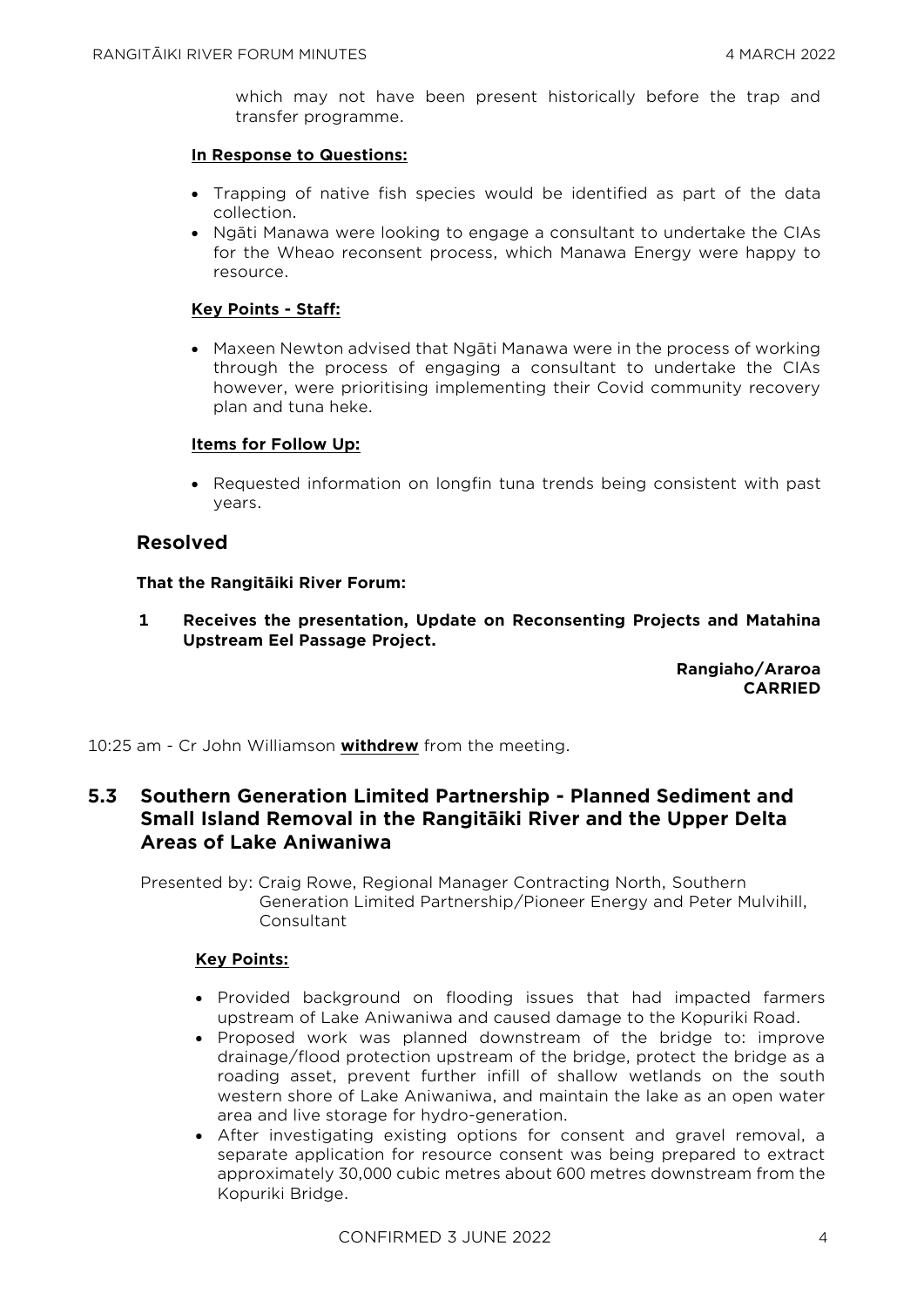- After exploring the three options provided by the Opus report, the preferred option was to remove a 15 metre wide channel on the true right bank, along with the removal of some islands within the delta.
- Material would be placed on the bank, with methodology, logistics and options for using the gravel elsewhere being considered.
- Avoiding impacts to tuna migration and environmental/aquatic life had been discussed with Maurice Toitoi (Cultural Advisor for Ngati Manawa) and a protocol for a Ngāti Manawa cultural monitor was being worked through.
- Timing of the work was anticipated to take place after the April/May 2022 tuna migration season or next summer, depending on progress made with the consent application.
- Monitoring the impacts after gravel extraction and any ongoing mitigation would need to be reviewed and considered.

#### **In Response to Questions:**

- Interested in exploring market viability for gravel, however noted the primary goal was to improve flooding impacts.
- Would be keen to explore alternative long-term sustainable solutions to the flooding and sedimentation impacts, noting the first step would be to find out what the effects would be from this work.

10:48am - Cr John Williamson **entered** the meeting.

#### **Key Points - Members:**

• Requested Southern Generation, Kokopū Trust and Ngāti Manawa to discuss the protection of tuna downstream of the Aniwhenua Dam.

#### **Key Points - Staff:**

- Maxeen Newton (Pou Taiao, Te Runanga o Ngāti Manawa) provided the following comments:
	- o As mana whenua, Ngāti Manawa weren't required to hold a trap and transfer permit like the hydro-electric stations.
	- o Consultation in regard to the consent would need to be undertaken with Te Rūnanga o Ngāti Manawa.
	- o Ngāti Manawa did not view dredging as a long-term solution, however were working with Southern Generation to find solutions for the protection of tuna.

## **Resolved**

#### **That the Rangitāiki River Forum:**

**1 Receives the Verbal Update from Southern Generation Limited Partnership.**

**Rangiaho/Clark CARRIED**

#### **5.4 Update on Co-Governance Secretariat**

Presented by: Herewini Simpson, Kaihautu (Te Amorangi Lead)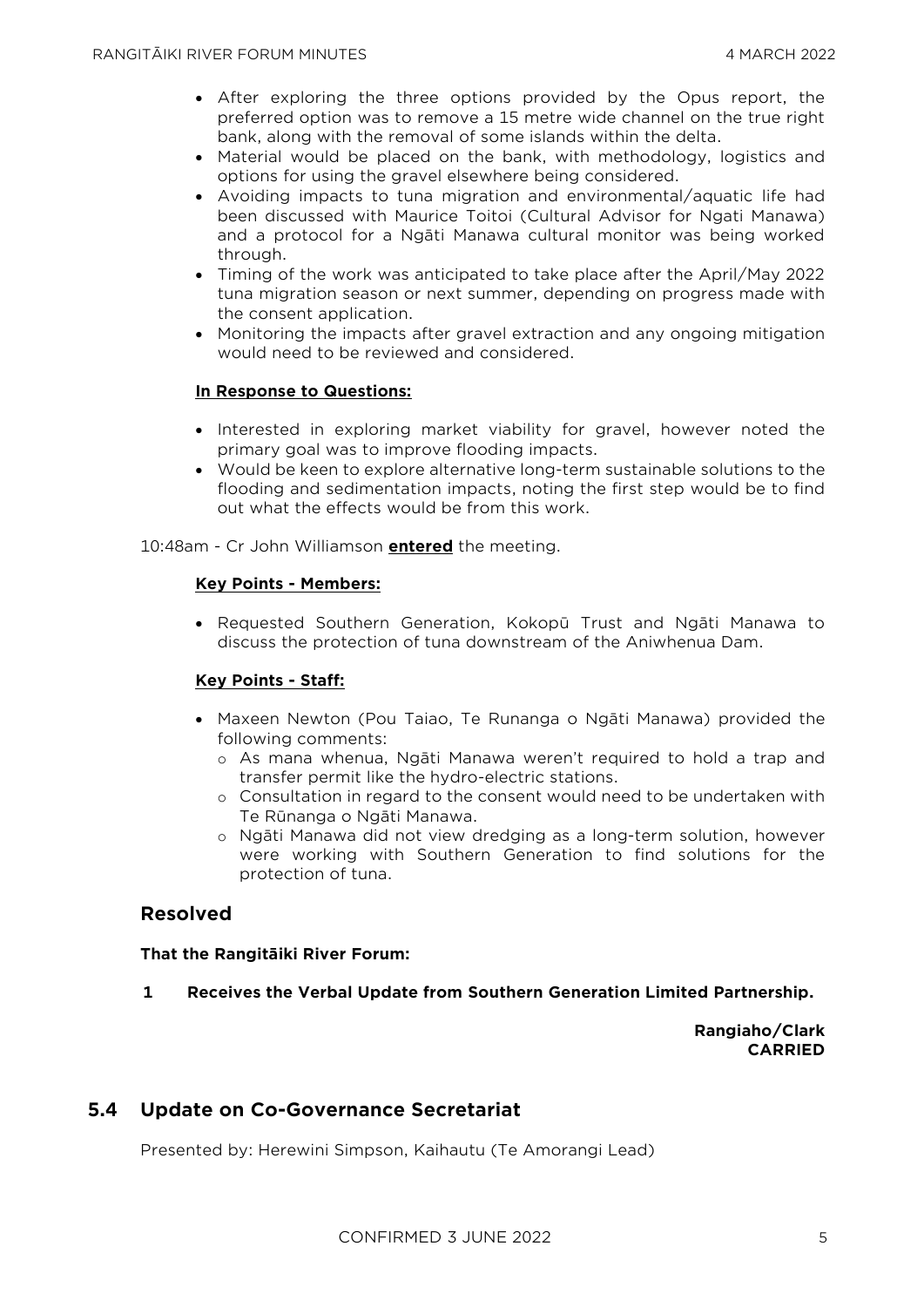#### **Key Points:**

- Expressions of interest for tender of the co-governance secretariat role had been advertised over a six-week period.
- Only one application was received, however, the recruitment panel were satisfied that the applicant met the skillset and criteria for the role.
- In conjunction with the Rangitāiki River Forum and Te Maru o Kaituna River Authority Chairs, the applicant had been interviewed and Jane Waldon had been confirmed and successfully appointed to the role.
- Final contract details were being worked through and onboarding anticipated in the coming week.
- Jane would report directly to the co-governance Chairs.
- Developing a work programme of interest to the Forum would be the initial focus of the role.
- The role would have delegation to sub-contract and would be employed full-time in the first stages of establishment and adjust as time progressed.

#### **Key Points - Members:**

• Very pleased with the appointment of Jane Waldon to the secretariat role and looked forward to her working alongside the Forum.

### **Resolved**

**That the Rangitāiki River Forum:**

**1 Receives the Verbal Update on the Co-Governance Secretariat.**

**Bronco/Paul CARRIED**

## **6. Ngā Pūrongo Reports**

## **Ngā Whakatau e Hiahiatia Ana Decisions Required**

## **6.1 Membership Resignation and Appointment of a Deputy Chairperson**

#### **Key Points - Members:**

• With the endorsement of the Te Rūnanga o Ngāti Manawa Board, Karito Paul advised that Terewai Kalman agreed to be nominated for the appointment of the Deputy Chairperson.

#### **Resolved**

#### **That the Rangitāiki River Forum:**

- **1 Receives the report, Membership Resignation and Appointment of a Deputy Chairperson.**
- **2 Selects System B as the voting system for the election of a Deputy Chairperson.**

**Araroa/Rangiaho CARRIED**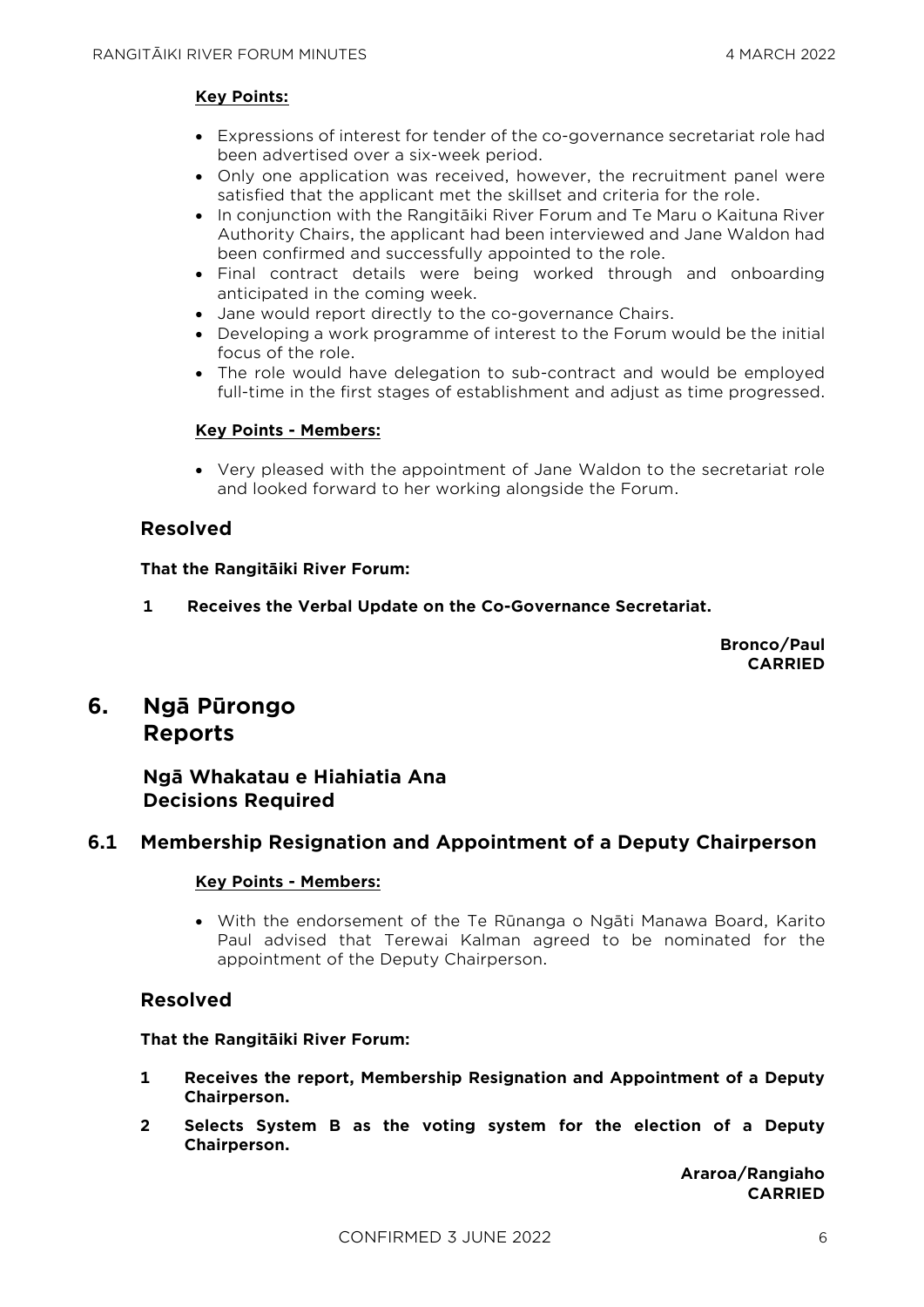A nomination to appoint **Terewai Kalman** as the Deputy Chairperson was received by Karito Paul and Mei Winitana seconded the nomination. No further nominations were received.

**3 Elects Terewai Kalman as the Deputy Chairperson of the Rangitāiki River Forum.**

> **Paul/Winitana CARRIED**

## **Hei Pānui Anake Information Only**

## **6.2 November 2021 - February 2022 Rangitāiki Catchment Programme Dashboard Report**

Presented by: Charles Harley, Team Leader Eastern Catchments

#### **Key Points - Members:**

- Noted that six wallaby surveillance cameras had been stolen from the Matahina Forest along the west bank of the Rangitāiki river.
- Tu O'Brien provided an update on progress made towards the installation of ablution facilities on the eastern side of the Thornton river mouth:
	- o The submission made to the Whakatāne District Council (WDC) Long Term Plan had not been received in time to be considered for LTP funding, however WDC were very supportive of the submission.
	- o Georgina Fletcher, WDC's General Manager Community Experience was assisting to find other funding sources.
	- o The Rangitāiki Community Board had also conveyed their support.
	- o An application to Trustpower Rangitāiki River Environmental Fund Trust<sup>1</sup> had been unsuccessful, as it did not meet the funding criteria.

#### **Key Points - Staff:**

Georgina Fletcher (WDC General Manager Community Experience) provided an update on amenity matters at the Thornton Reserve and river mouth:

- A letter of application was being prepared to seek funding from the Lions Foundation for a self-contained dry vault toilet on the eastern side of the river mouth. Waste would be collected, therefore eliminating any discharge to the environment.
- Letters of support had been provided by the Forum Chair on the Forum's behalf and from the Rangitāiki Community Board.
- In regard to CCTV security cameras at Thornton reserve, WDC would not be proceeding with installation at this time, due to connectivity and technical interfacing difficulties with the NZ Police. To help alleviate the issues being experienced, the police had increased their presence over the summer period, which had improved behaviour in the reserve. The assistance of members of the community to report issues would also help to manage behaviour in the area.

## **Resolved**

CONFIRMED 3 JUNE 2022 7 <sup>1</sup> *Refer correction, minute item 5.1 Rangitāiki River Forum minutes 3 June 2022*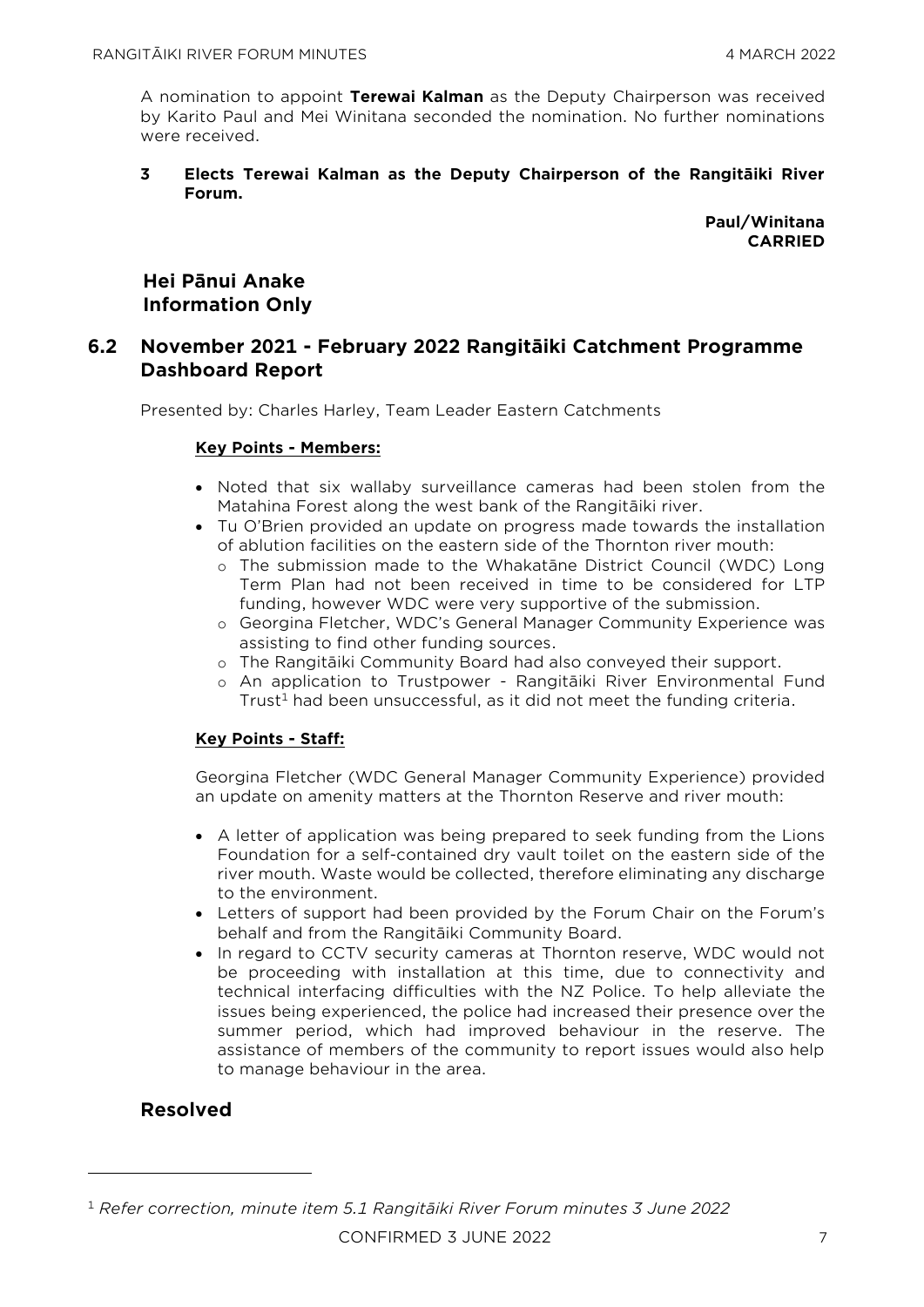#### **That the Rangitāiki River Forum:**

**1 Receives the report, November 2021 - February 2022 Rangitāiki Catchment Programme Dashboard Report.**

#### **Winters/Paul CARRIED**

## **6.3 Essential Freshwater Policy Programme 2022**

*Presentation - EFPP Update and Visions: Objective ID A4059405* 

Presented by: Gemma Moleta, Senior Policy Planner

#### **Key Points:**

- Central Government had made changes to the National Environmental Standards for Drinking Water (NESDW), which would need to be incorporated into the Essential Freshwater Policy Programme (EFPP).
- Provided a recap from the Forum's previous meeting regarding the example vision that had been developed for the Rangitāiki, which reflected the vision and themes from Te Ara Whānui o Rangitāiki.
- Since the last Forum meeting, a letter had been sent to Iwi contacts to comment on the working draft vision option, with significant interest received from across the region.
- Insights and feedback from community on freshwater values via the online engagement tool, Participate BOP had provided five new contributions within the Rangitaiki covering: ecosystem health, human contact, fishing and mahinga kai, with general satisfaction noted for the current state.
- Staff were working on environmental outcomes for the National Policy Statement for Freshwater Management (NPSFM) values and using iwi management plans, community groups and catchment strategies, online feedback and NPS bottom lines as a starting point.
- Outlined the timeline for the EFPP and early 'without prejudice' feedback that was being sought prior to preparing draft policy.
- Next steps: online engagement in late April.
- Noted the informal hui scheduled after the Forum meeting with Forum Iwi members and wider Iwi representatives to discuss vision setting for the Rangitāiki river.

#### **Key Points - Members:**

• Submissions on the NESDW closed on 6 March 2022. Iwi members may want to consider the implications for marae, papakainga and private bores and consider making a submission.

## **Resolved**

#### **That the Rangitāiki River Forum:**

**1 Receives the report, Essential Freshwater Policy Programme 2022.**

**Winters/Araroa CARRIED**